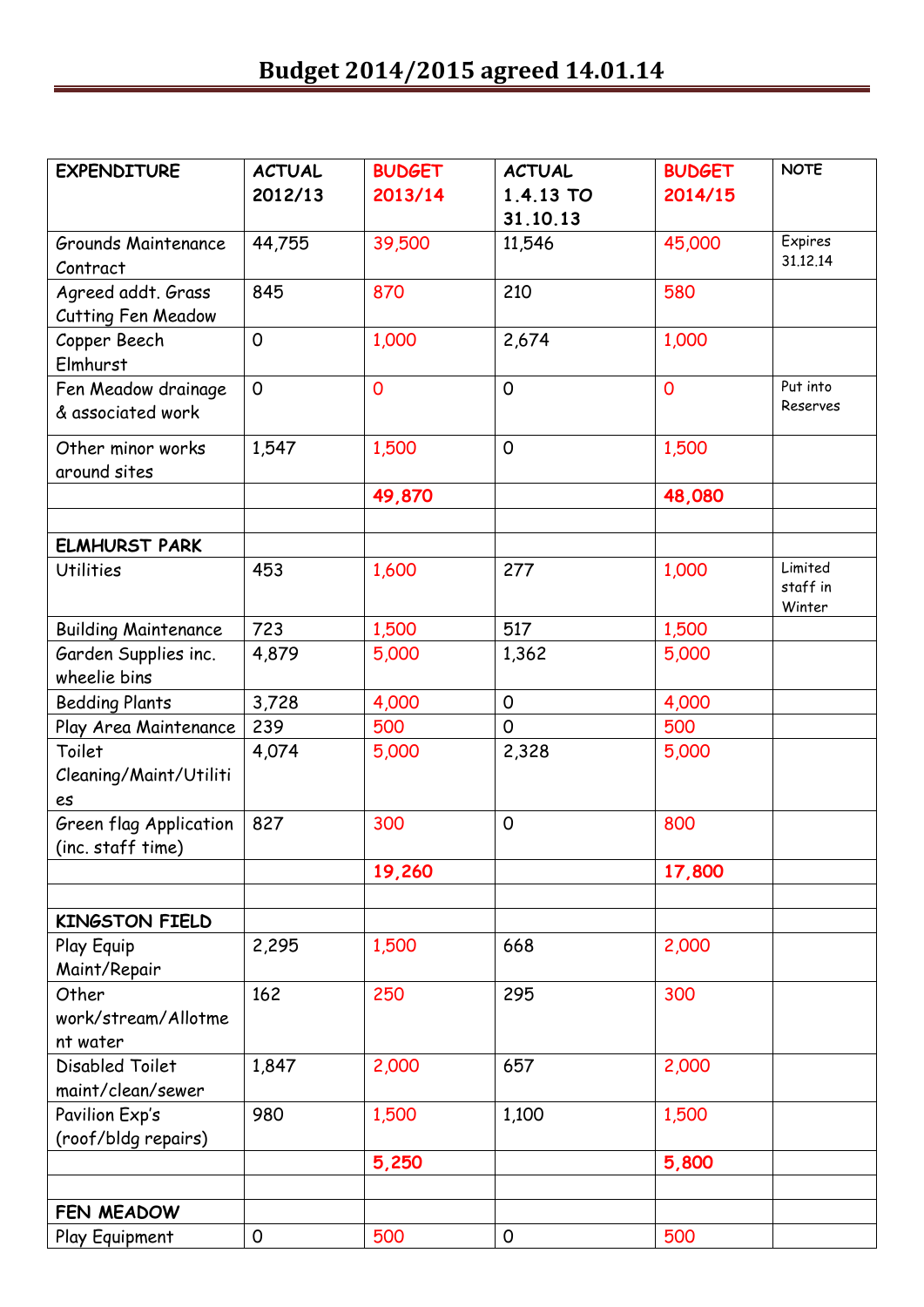| Maint/Repair                       |        |             |             |                |                   |
|------------------------------------|--------|-------------|-------------|----------------|-------------------|
| Other Work                         | 782    | 300         | 37          | 300            |                   |
|                                    |        | 800         |             | 800            |                   |
|                                    |        |             |             |                |                   |
| <b>OTHER AMENITY</b>               |        |             |             |                |                   |
| <b>AREAS</b>                       |        |             |             |                |                   |
| Upkeep of War Mem.                 | 154    | 150         | 40          | 150            |                   |
| (50% Funding with                  |        |             |             |                |                   |
| RBL)+electricity                   |        |             |             |                |                   |
| Theatre St Toilets-                | 4,009  | 4,000       | 3,981       | 4,500          |                   |
| Upkeep/maint                       |        |             |             |                |                   |
| Allotment Expenses                 | 192    | $\mathbf 0$ | 55          | 100            |                   |
| Broomheath expenses                | 580    | $\mathbf 0$ | 55          | $\mathbf 0$    |                   |
|                                    |        | 4,150       |             | 4,750          |                   |
|                                    |        |             |             |                |                   |
| <b>AMENITY OTHER</b>               |        |             |             |                |                   |
| <b>WORKS</b><br>Market Hill Bricks |        |             | 0           | $\overline{0}$ |                   |
|                                    |        | 1,000       |             |                |                   |
| Repainting<br>Replace cobbles -    |        | 1,245       | 0           | $\overline{0}$ |                   |
| outside Shire Hall                 |        |             |             |                |                   |
| 2 no. new bollards -               |        | 750         | 0           | $\overline{0}$ |                   |
| outside Shire Hall                 |        |             |             |                |                   |
| Cycle Track                        |        | 1,000       | $\mathbf 0$ | $\overline{0}$ |                   |
|                                    |        | 3,995       | $\mathbf 0$ | $\mathbf 0$    |                   |
|                                    |        |             |             |                |                   |
| SHIRE HALL                         |        |             |             |                |                   |
| Rates                              | 4,266  | 4,000       | 730         | 4,300          |                   |
| <b>Utilities</b>                   | 4,065  | 4,000       | 1,834       | 4,300          | <b>SH Heaters</b> |
|                                    |        |             |             |                | costly to run     |
| Repairs/maint (day to              | 19,033 | 3,500       | 1,060       | 3,500          | £12,340           |
| day)                               |        |             |             |                | taken from        |
| Telephone inc                      | 1,354  | 1,400       | 1,439       | 1,500          | Reserves          |
| internet/blackberry                |        |             |             |                |                   |
| Cleaning                           | 998    | 1,000       | 508         | 1,000          |                   |
| Interest Loan                      | 3,896  | 3,896       | 787         | 400            | Final             |
| repayments                         |        |             |             |                | repayment         |
| Capital Loan                       | 17,302 | 15,100      | 15,000      | 6,192          | Final             |
| repayments                         |        |             |             |                | repayment         |
| Xmas Trees put                     | 463    | 550         | 0           | 550            |                   |
| up/take down                       |        |             |             |                |                   |
|                                    |        | 33,446      |             | 21,742         |                   |
|                                    |        |             |             |                |                   |
| <b>ORGANISATION</b>                |        |             |             |                |                   |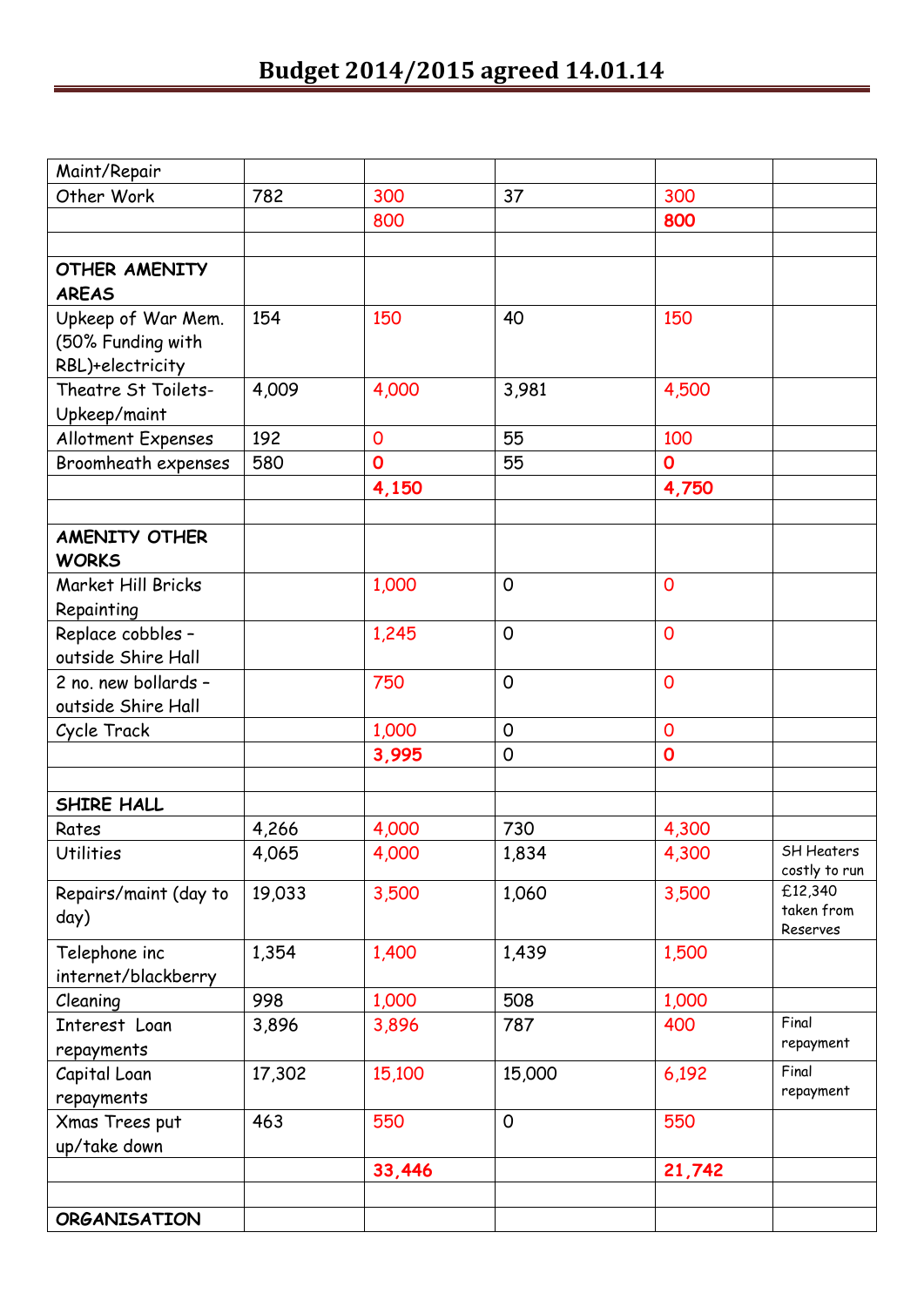| Salaries (inc           | 76,464 | 76,000  | 39,037       | 79,500  |                            |
|-------------------------|--------|---------|--------------|---------|----------------------------|
| contributions)          |        |         |              |         |                            |
| Mayors Expenses         | 1,523  | 2,000   | 641          | 2,000   |                            |
| Mayor                   | 1,820  | 2,000   | 1,500        | 2,000   |                            |
| Receptions/Civic Tea    |        |         |              |         |                            |
| Deputy Mayors           | 50     | 100     | $\Omega$     | 100     |                            |
| Expenses                |        |         |              |         |                            |
| Hospitality (other at   | 45     | 200     | $\mathsf{O}$ | 200     |                            |
| SH)                     |        |         |              |         |                            |
| Stationery & Printing   |        | 1,000   | 859          | 1,000   |                            |
| Computer Maint.         | 3,239  | 2,500   | 810          | 3,000   |                            |
| contract                |        |         |              |         |                            |
| Training (staff)        | 188    | 300     | 198          | 300     |                            |
| Training (Councillors)+ | 425    | 300     | 0            | 300     |                            |
| expenses                |        |         |              |         |                            |
| Photocopier costs       | 1,154  | 1,300   | 482          | 1,300   |                            |
| Mayors printing,        | 231    | 200     | 570          | 300     |                            |
| photocopy& postage      |        |         |              |         |                            |
| costs                   |        |         |              |         |                            |
| Council Newsletter      | 695    | 1,500   | 449          | 1,500   |                            |
| copy/distribute         |        |         |              |         |                            |
| Postage (General)       |        | 400     | 160          | 400     |                            |
| Wedding Exp's-          | 2,180  | 2,500   | 717          | 3,000   | £1,800 cost                |
| caretaker/adverts       |        |         |              |         | of licence                 |
| Legionella              | 2,783  | 4,000   | 787          | 4,000   | Full Year                  |
| Inspections/risk ass's  |        |         |              |         | <b>Risk</b><br>Assessments |
|                         |        |         |              |         | Required                   |
| Handyman Contract -     | 4,297  | 3,500   | 955          | 3,500   |                            |
| 1 year+ equipment       |        |         |              |         |                            |
| needed                  |        |         |              |         |                            |
| Petty Cash              |        | 1,500   | 289          | 1,500   |                            |
| Replacement Server      |        | 5,000   | 4,717        | 0       |                            |
| for WTC papers and      |        |         |              |         |                            |
| webhop access           |        |         |              |         |                            |
|                         |        | 104,300 |              | 103,900 |                            |
|                         |        |         |              |         |                            |
| PARTNERSHIP &           |        |         |              |         |                            |
| <b>COMMUNITY</b>        |        |         |              |         |                            |
| <b>WELL-BEING</b>       |        |         |              |         |                            |
| Grants Scheme - S137    | 10,070 | 10,000  | 8,998        | 12,000  |                            |
| Regatta Ins.            | 455    | 580     | 455          | 500     |                            |
| Tide Mill-Grant         | 6,000  | 6,000   | 0            | 6,000   |                            |
| Choose Wood.-Grant      |        | 100     | 100          | 100     |                            |
| Play Area Inspections   | 1,620  | 2,000   | 275          | 2,000   |                            |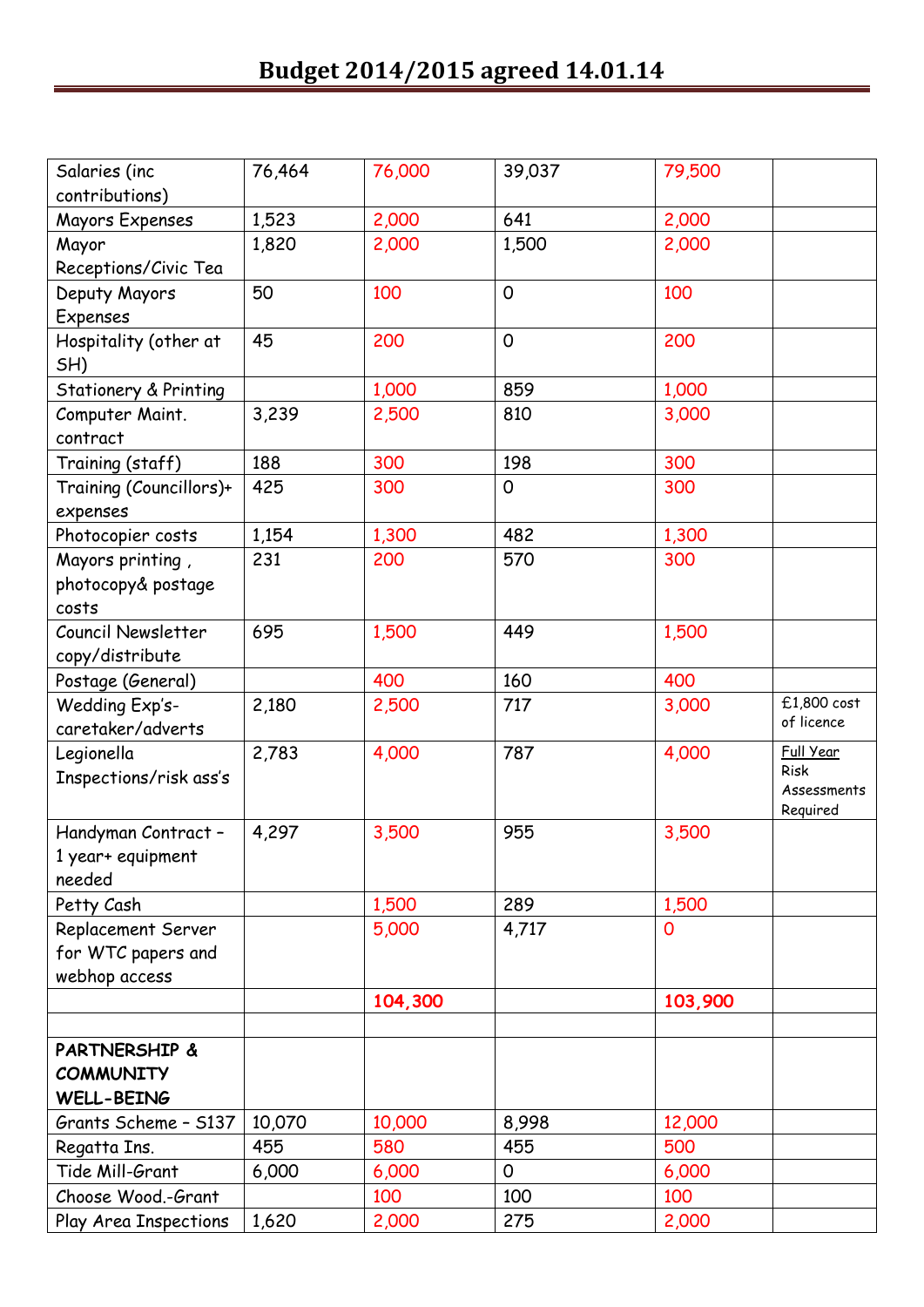| Market Rent (Hire of<br>Car Park)&Gates                                | 4,010  | 4,110   | 3,823        | 3,800   |                     |
|------------------------------------------------------------------------|--------|---------|--------------|---------|---------------------|
| Remembrance Day<br>Exp.                                                | 235    | 300     | $\mathsf{O}$ | 300     |                     |
| Foreshore Rent                                                         | 200    | 200     | $\mathsf{O}$ | 200     |                     |
| PCSO-Part Funded-2nd                                                   | 14,457 | 15,000  | 14,757       | 15,000  |                     |
| year of contract                                                       |        |         |              |         |                     |
| CCTV Maint.                                                            |        | 600     | $\mathsf{O}$ | 650     |                     |
|                                                                        |        | 40,090  |              | 40,550  |                     |
|                                                                        |        |         |              |         |                     |
| FEES & CHARGES                                                         |        |         |              |         |                     |
| <b>Bank charges</b>                                                    | 392    | 400     | 179          | 500     |                     |
| Insurance                                                              | 8,748  | 8,000   | 13           | 6,500   |                     |
| Audit & Accountancy<br>charges                                         | 2,996  | 2,000   | 902          | 3,000   |                     |
| Other Subs inc SAL                                                     | 2,404  | 3,000   | 1,311        | 3,000   |                     |
| <b>Internal Auditor</b>                                                | 240    | 350     | 60           | 400     |                     |
| Legal fees                                                             | 2,266  | 5,000   | 0            | 5,000   |                     |
| Building insurance                                                     |        | 2,000   | $\mathbf 0$  | 0       |                     |
| quotations                                                             |        |         |              |         |                     |
|                                                                        |        | 20,750  |              | 18,400  |                     |
|                                                                        |        |         |              |         |                     |
| TOTAL COSTS                                                            |        | 280,551 |              | 261,822 |                     |
|                                                                        |        |         |              |         |                     |
| <b>INCOME</b>                                                          |        |         |              |         |                     |
| Hire of Kingston Field<br>& Other Income<br>(inc Bootcamp<br>Licences) | 430    | 100     | 480          | 1,350   | Fun Fair<br>£1,000  |
| Hire of Elmhurst Park                                                  | 315    | 150     | 160          | 150     |                     |
| Market Rents (from<br>stallholders)                                    | 9,570  | 5,500   | 4,365        | 8,000   |                     |
| Hire of Shire Hall &                                                   | 2,732  | 2,600   | 3,372        | 4,000   |                     |
| or Market Square                                                       |        |         |              |         |                     |
| <b>Wedding Rents</b>                                                   | 7,150  | 12,500  | 7,620        | 5,000   |                     |
| Property Rents-Art<br>Club                                             | 1,100  | 1,250   | 550          | 1,250   | Expires May<br>2016 |
| Property Rents-<br>Kingston Pavilion-inc<br>Other charges re<br>H&S    | 7,059  | 5,000   | 4,007        | 5,000   | Expires Aug<br>2015 |